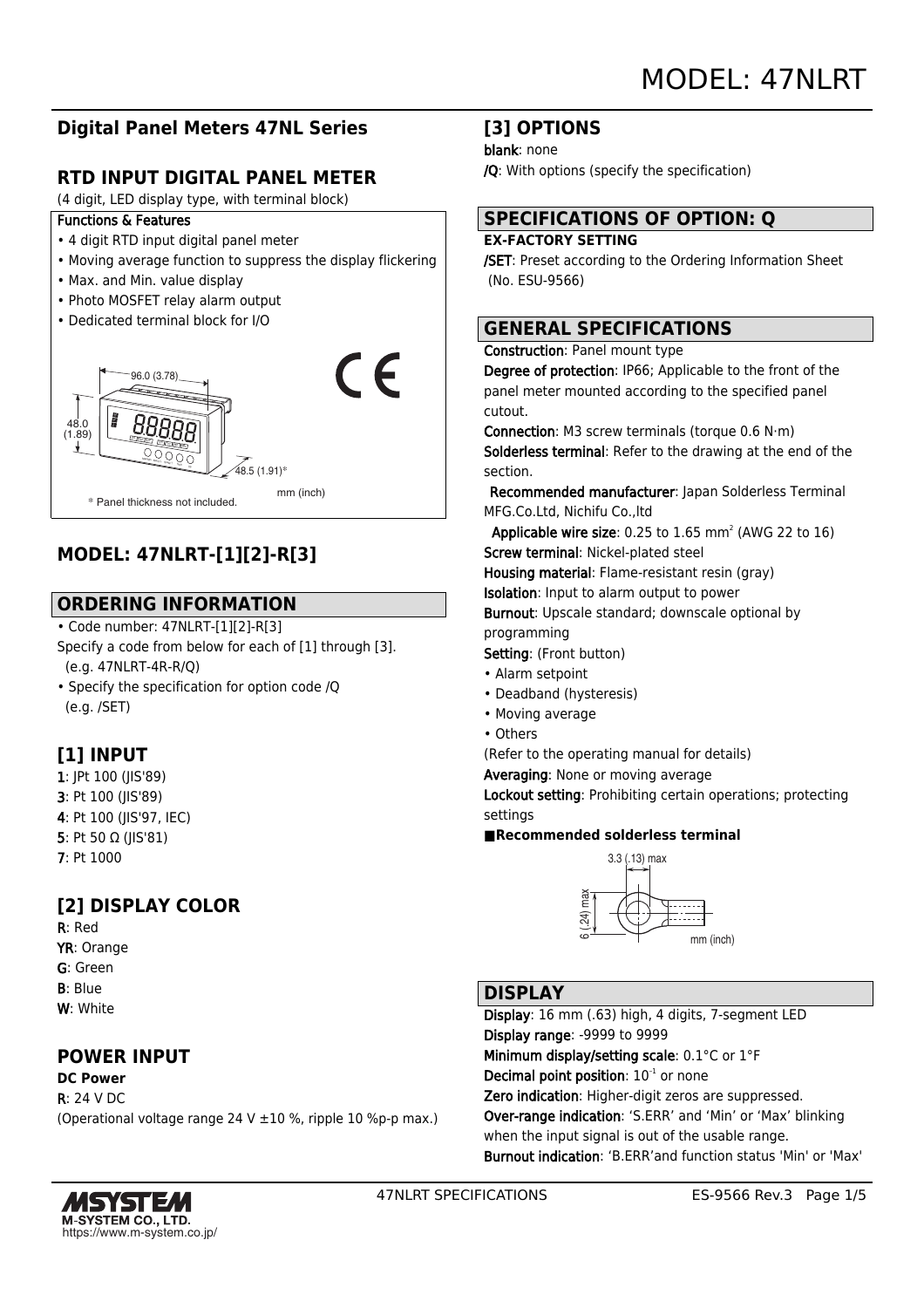### are displayed and blinking.

## Alarm status indication

 L indicator: Green turns on when the L alarm is tripped. H indicator: Red turns on when the H alarm is tripped.

P indicator: Amber turns on when none of the other alarms is tripped.

 Only 'P' turns on when no-alarm is selected with alarm setpoint.

#### Function indicators:

Zro, Spn, D/P, Tch, Fnc, Min, Max Display mode status and operation status, amber ON or blink

Engineering unit indication: Sticker label attached

DC, AC, mV, V, kV, μA, mA, A, kA, mW, W, kW, var, kvar, Mvar, VA, Hz, Ω, kΩ, MΩ, cm, mm, m, m/sec, mm/min, cm/min, m/min, m/h, m/s $^2$ , inch,  $\ell$ ,  $\ell$ /s,  $\ell$ /min,  $\ell$ /h, m $^3$ , m $^3$ /sec, m $^3$ /min, m $^3$ /h, N $\cdot$ m, N $^2$ , N, kg, kg/h, m $^2$ , y, kg/h, m N, kN, Pa, kPa, MPa, t, t/h, ℃, °F, %RH, J, kJ, MJ, rpm, sec, min, pH, %, ppm, etc.

## **INPUT SPECIFICATIONS**

#### ■ RTD: 3-wire RTDs

Maximum leadwire resistance: 60 Ω per wire Sensing current: JPt 100 (JIS '89): 0.5mA Pt 100 (JIS '89): 0.5mA Pt 100 (JIS '97, IEC): 0.5mA Pt 50 Ω (JIS '81): 0.5mA

#### Pt 1000: 0.05mA

#### **Temperature Range**

| <b>RTD</b>        |           | <b>CONFORMANCE</b> | <b>USABLE</b>     |  |
|-------------------|-----------|--------------------|-------------------|--|
|                   |           | <b>RANGE</b>       | <b>RANGE</b>      |  |
| JPt 100 (JIS '89) | °C        | $-200$ to $+500$   | $-230$ to $+530$  |  |
|                   | $\circ$ F | $-328$ to $+932$   | $-382$ to $+986$  |  |
| Pt 100 (JIS '89)  | °C        | $-200$ to $+650$   | $-230$ to $+680$  |  |
|                   | $\circ$ F | $-328$ to $+1202$  | $-382$ to $+1256$ |  |
| Pt 100            | °C        | $-200$ to $+850$   | $-230$ to $+880$  |  |
| (JIS '97, IEC)    | $\circ$ F | $-328$ to $+1562$  | $-382$ to $+1616$ |  |
| Pt 50Ω (JIS '81)  | °C        | $-200$ to $+649$   | $-230$ to $+679$  |  |
|                   | $\circ$ F | $-328$ to $+1202$  | $-382$ to $+1256$ |  |
| Pt 1000           | °C        | $-200$ to $+850$   | $-230$ to $+880$  |  |
|                   | °F        | $-328$ to $+1562$  | $-382$ to $+1616$ |  |

# **OUTPUT SPECIFICATIONS**

■ Alarm Output: Photo MOSFET Relay Rating: 26.4 V DC @ 100 mA (resistive load) ON resistance: ≤ 5 Ω

## **INSTALLATION**

Power consumption •DC: 0.7 W max.



Operating temperature: -10 to +55°C (14 to 131°F) Operating humidity: 10 to 90 %RH (non-condensing) Mounting: Screw mounting Weight: 120 g (0.26 lb)

## **PERFORMANCE**

#### Accuracy

Display:  $\pm 1$ °C  $\pm$  1 digit ( $\pm 2$ °F  $\pm$  1 digit) Temp. coefficient: ±0.015 %/°C (±0.008 %/°F) Response time:  $\leq 0.5$  sec. (alarm output: 0 – 100 % at 90 % setpoint) Burnout response:  $\leq 10$  sec. Line voltage effect:  $\pm 0.1$  % over voltage range Insulation resistance:  $\geq 100$  M $\Omega$  with 500 V DC Dielectric strength: 1500 V AC @ 1 minute (input to alarm output to power to ground)

## **STANDARDS & APPROVALS**

## EU conformity:

EMC Directive EMI EN 61000-6-4 EMS EN 61000-6-2 RoHS Directive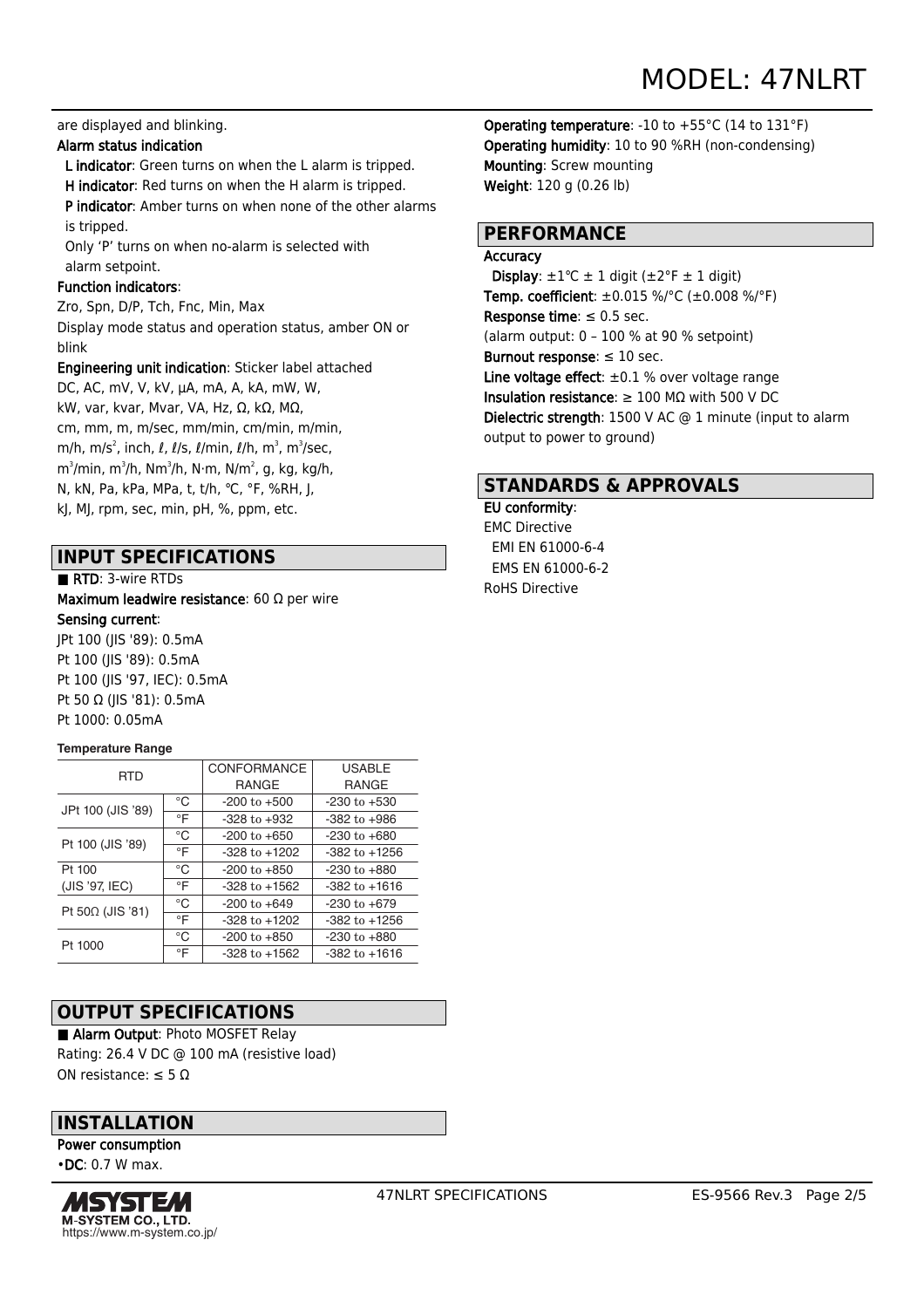## **EXTERNAL VIEW**



## ■ **COMPONENT IDENTIFICATION**

| No.                               | <b>COMPONENT</b>                                                                                          | <b>FUNCTION</b>                                                                                               |  |  |
|-----------------------------------|-----------------------------------------------------------------------------------------------------------|---------------------------------------------------------------------------------------------------------------|--|--|
| (1)                               | Main display                                                                                              | Indicates present values, setting values and status of the unit.                                              |  |  |
| (2)                               | Alarm indicators                                                                                          | Indicates the comparison result between alarm setting values and present values.                              |  |  |
| (3)                               | <b>Function indicators</b>                                                                                | Indicates the status in each setting mode.                                                                    |  |  |
| (4)                               | Max/Min button                                                                                            | Used to switch the main display to show the present values, maximum values or minimum values.                 |  |  |
| Alarm/ $\downarrow$ button<br>(5) |                                                                                                           | Used to check the alarm setpoints, to move on to the alarm and other setting modes; or to shift through set-  |  |  |
|                                   |                                                                                                           | ting items in each setting mode.                                                                              |  |  |
| Scale/ $\uparrow$ button<br>(6)   | Used to move on to the initial and other setting modes; or to shift through setting items in each setting |                                                                                                               |  |  |
|                                   | mode.                                                                                                     |                                                                                                               |  |  |
| Shift button<br>(7                |                                                                                                           | Used to move on to the setting standby status of each setting mode or to shift through display digits in each |  |  |
|                                   |                                                                                                           | setting item.                                                                                                 |  |  |
| (8)                               | Up button                                                                                                 | Used to change setting values or to select setting values.                                                    |  |  |

Note: Refer to the operating manual for details on each function.

# **EXTERNAL DIMENSIONS & TERMINAL ASSIGNMENTS unit: mm (inch)**

### ■ **BODY**

**• FRONT VIEW • SIDE VIEW**





#### **• REAR VIEW**





4-M4 SCREW 8.0 (.31) deep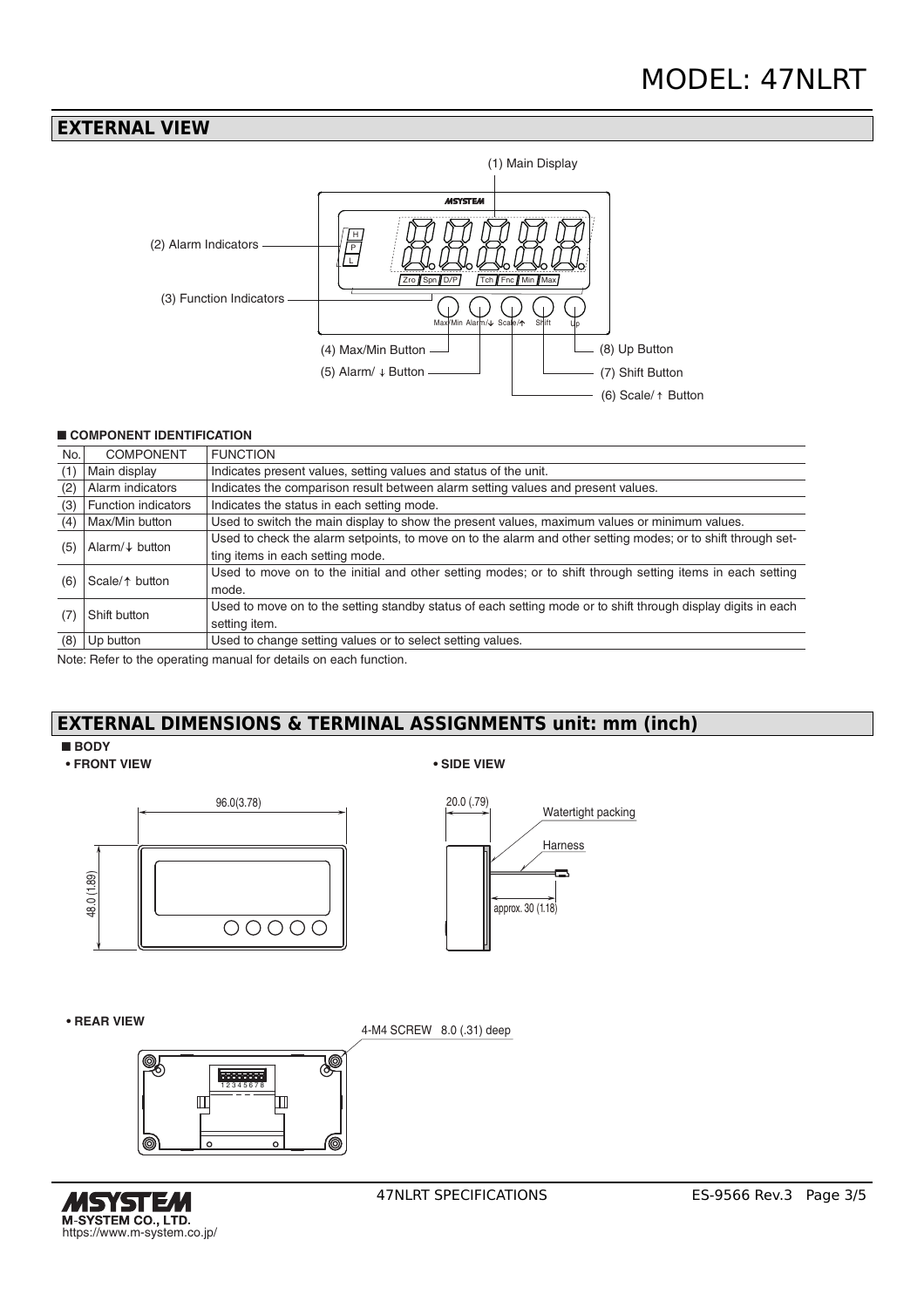### ■ **TERMINAL BLOCK**





#### **• REAR VIEW**





# **MOUNTING REQUIREMENTS unit: mm (inch)**



**• Single Mounting • Clustered Mounting**



Panel thickness: 1.0 to 3.2 mm Panel thickness: 1.0 to 3.2 mm

# **SCHEMATIC CIRCUITRY & CONNECTION DIAGRAM**